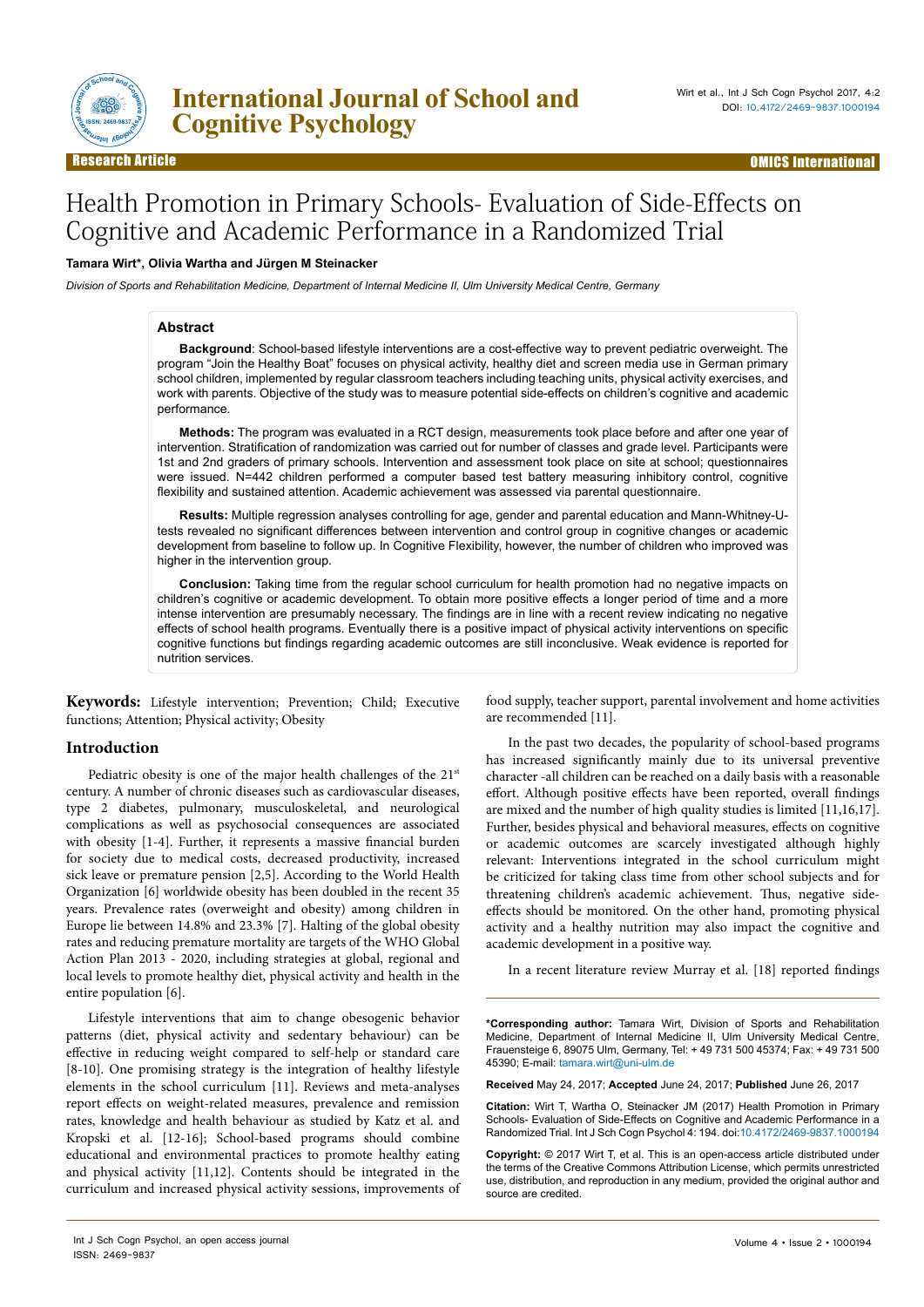of 17 coordinated school health programs on academic achievement and concluded that there is little but promising evidence (e.g. a positive effect in low income asthmatic children and a lack of negative effects). Similarly, no negative outcomes of physical activity interventions on academic performance have been reported by now even when time for other school subjects was reduced [19-21]; research rather indicates positive effects of physical activity on cognitive functions [21,22]. Effects of dietary interventions focusing on breakfast consumption, sugar or nutrients intake are inconclusive; some studies report a decrease in school absenteeism and tardy rates and an increase in academic achievement [18,23,24]. Finally, dehydration is quite common in school children and there is some evidence that it is adversely associated with cognitive performance [25]. Nevertheless, quality research especially with longer intervention duration is limited and methodological problems concerning recruitment, sample size, implementation adherence and measurements are quite common [18,23].

As there is only few data available compared to the number of programs running and due to its importance for health promotion and school policies, we analyzed the effects of a school-based lifestyle intervention on cognitive and academic outcomes. We hypothesized that school based health promotion had no negative impact. We assumed that the promotion of physical activity via psychosocial and neurophysiological pathways [21,26-28], the promotion of healthy breakfast and water drinking via a better supply with energy and nutrients and a better hydration [24,29], the reduction of TV viewing via more real-life experiences and neurophysiological pathways [30,31] and the improved health status via a reduction of school absenteeism affected children's cognitive and academic performance rather in a positive way.

# **Methods**

## **Overview**

The school-based health promotion program "Komm mit in das gesunde Boot" in southwest Germany (trans.: "Join the Healthy Boat") focuses on the promotion of physical activity and healthy diet and the reduction of sedentary behaviour in primary school children. To evaluate the superiority of the intervention we conducted a prospective, stratified, cluster-randomized study (Baden-Württemberg Study; German Clinical Trial Registration Number: DRKS00000494). Stratification of randomization was carried out for number of classes and grade level. Baseline assessment of the evaluation study took place in autumn 2010 at the beginning of the academic year, followed by the implementation of the program "Join the Healthy Boat" in the intervention group. Meanwhile the control group followed the regular school curriculum. Follow up assessment took place in autumn 2011, after one year of intervention. Each time, the measurements were performed on site at school. Those assessing the outcomes were blinded to group assignment. After the measuring period of two months, a parental questionnaire was issued and returned within six weeks. The study protocol with a more detailed description of the general procedure, recruitment and randomization has been published elsewhere [32]. The Baden-Württemberg Study was approved by the Ministry of Culture and Education and the institutional ethics committee.

## **Intervention**

Our interdisciplinary scientific team of the University of Ulm had developed a teacher-centered intervention referring to the social cognitive theory of Bandura [33]. We provided teachers with materials that could be integrated in the regular curriculum and supported

them with regular teacher trainings. The materials comprised teaching units presenting alternatives for action and promoting self-efficacy, furthermore daily physical exercise breaks of 15 minutes, family homework, letters to parents in different languages and material for parent's evenings. The trainings covered the theoretical background, handling of the material, further practical advices (e.g. cooperation with sports clubs, healthy school breakfast) and suggestions for environmental changes (e.g. installation of water fountains, design of the courtyard, school break policies). The contents of the intervention were mainly focused on physical activity in everyday life, reduction of sugar-sweetened beverages and promotion of water drinking, healthy breakfast and reduction of screen media consumption. More details about the intervention have been published in Dreyhaupt et al. [32] and Wartha et al. [34]. Intervention effects on behavioral measures have been published in Kobel et al. [35].

## **Participants**

Prior to the study we had informed all primary school classes in the federal state of Baden-Württemberg about the program and its evaluation. Interested teachers had opted in voluntarily and had agreed with the randomization process. Parents had provided written informed consent. In total,  $n=157$  school classes in Baden-Württemberg, 1<sup>st</sup> and 2<sup>nd</sup> grade, participated (*n*=1964 children). Sample size had been determined based on a priori power calculations, feasibility considerations and response rate during recruiting process. Mean age of the children was  $7.1 \pm 0.6$  years, 49.9% were boys, 9.5% were overweight or obese. For logistical reasons (distances between schools, technical equipment) cognitive testing was carried out in a subsample in the southern part of Baden-Württemberg (*n*=45 classes, 513 children). Children with motor impairment, color blindness or without compliance were excluded from the analysis. Valid baseline and follow up data were available as follows: anthropometric data: *n*=1736, cognitive data: *n*=442, sociodemographic data: *n*=1494, academic performance: *n*=687 (Figure 1).

## **Anthropometric assessment**

We measured body height and weight of the children according to the guidelines of the International Society for the Advancement of Kinanthropometry (ISAK; [36]). A calibrated electronic scale (Seca model 862, Seca®, Germany) was used to measure weight, with an accuracy of 0.05 kg; and a portable stadiometer (Seca model 217, Seca®, Germany) was used to measure height, with an accuracy of 0.1 cm. Children were measured in underwear or without shoes, respectively. Body mass index (BMI) was calculated (kg/m²) and converted to BMI percentiles using national age- and sex-specific reference data [37] and children were classified into non-overweight and overweight/obese.

## **Cognitive testing**

We used the computer-based test battery of attention for children (KiTAP; [38]) to assess cognitive performance. The KiTAP consists of a broad range of non-verbal subtests measuring different attentional components and executive functions validated for children aged 6 to 10 years. The KiTAP had been widely used in neuropsychological and cross-cultural research [39-43] and significant associations with intellectual abilities, school outcomes and behavioral questionnaires had been reported [41,43,44], validity and reliability were satisfying [38,39]. In our study, we administered three tests: a Go-No-go task (inhibitory control), a cognitive flexibility task and a sustained attention task. Number of errors (incorrect response to a noncritical stimulus), number of omissions (missed response to a critical stimulus) and reaction time (milliseconds in medians) were recorded. According to

#### Page 2 of 7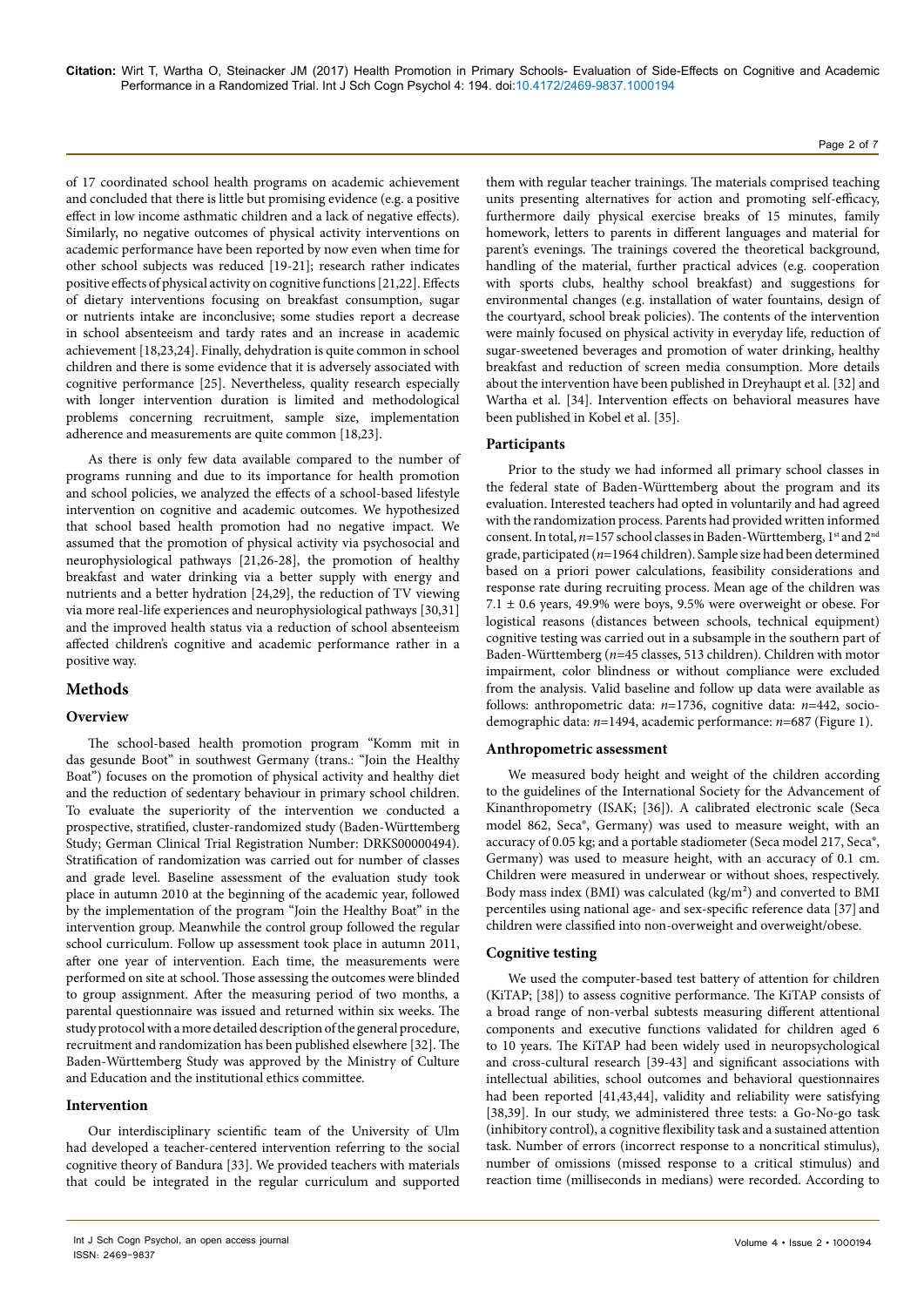**Citation:** Wirt T, Wartha O, Steinacker JM (2017) Health Promotion in Primary Schools- Evaluation of Side-Effects on Cognitive and Academic Performance in a Randomized Trial. Int J Sch Cogn Psychol 4: 194. doi:10.4172/2469-9837.1000194

Page 3 of 7



the test manual errors and reaction time were the key parameters for inhibitory control and cognitive flexibility, and errors and omissions the key parameters for sustained attention. Cognitive testing took place during the first three school hours in small groups and lasted in total 30 minutes. As recommended we conducted short preceding practice trials to ensure comprehension and willingness of the children. Lack of comprehension, irregular and disruptive behavior were documented.

## **Academic performance**

Parents were asked by questionnaire to report marks in the subjects 'Writing and Spelling' and 'Arithmetic'. Due to the regional school policy the first marks are given by the end of grade 2. Thus, academic performance was only available for half of the sample at follow up (children who had entered grade 2 at baseline and who had just finished grade 2 at follow up). For data protection reasons there was no possibility to obtain information or academic test results from teachers directly.

## **Socio-demographic data**

As co-variables age and gender of the children were recorded. Further, we assessed parent education via parental questionnaire according to the CASMIN classification (Comparative Analysis of Social Mobility in Industrial Nations; [45]). The CASMIN is the most widely used international instrument to classify education and distinguishes primary, secondary and tertiary education level. Mothers and fathers education was assigned to the respective level and parent education determined as the highest level from both or the level of a single parent, respectively. Due to the small number of parents with primary education (1.0%) we dichotomized data into primary and secondary versus tertiary education level.

## **Data analysis**

We conducted descriptive analyses to present characteristics and cognitive test scores of the study sample. For group analyses t-test or Mann-Whitney-U-test, respectively, were used depending on the distribution of the variables. To determine intervention effects on cognitive performance a multiple linear regression analysis was computed, with differences in test scores between baseline and follow up measurement as criterion (changes of cognitive performance) and group assignment as predictor (intervention vs. control group). Further control variables were baseline test scores, age, gender and parent education. Additionally, we dichotomized the cognitive change variables into "improved" performance and "decreased" performance and looked-for differences in frequency between the two groups.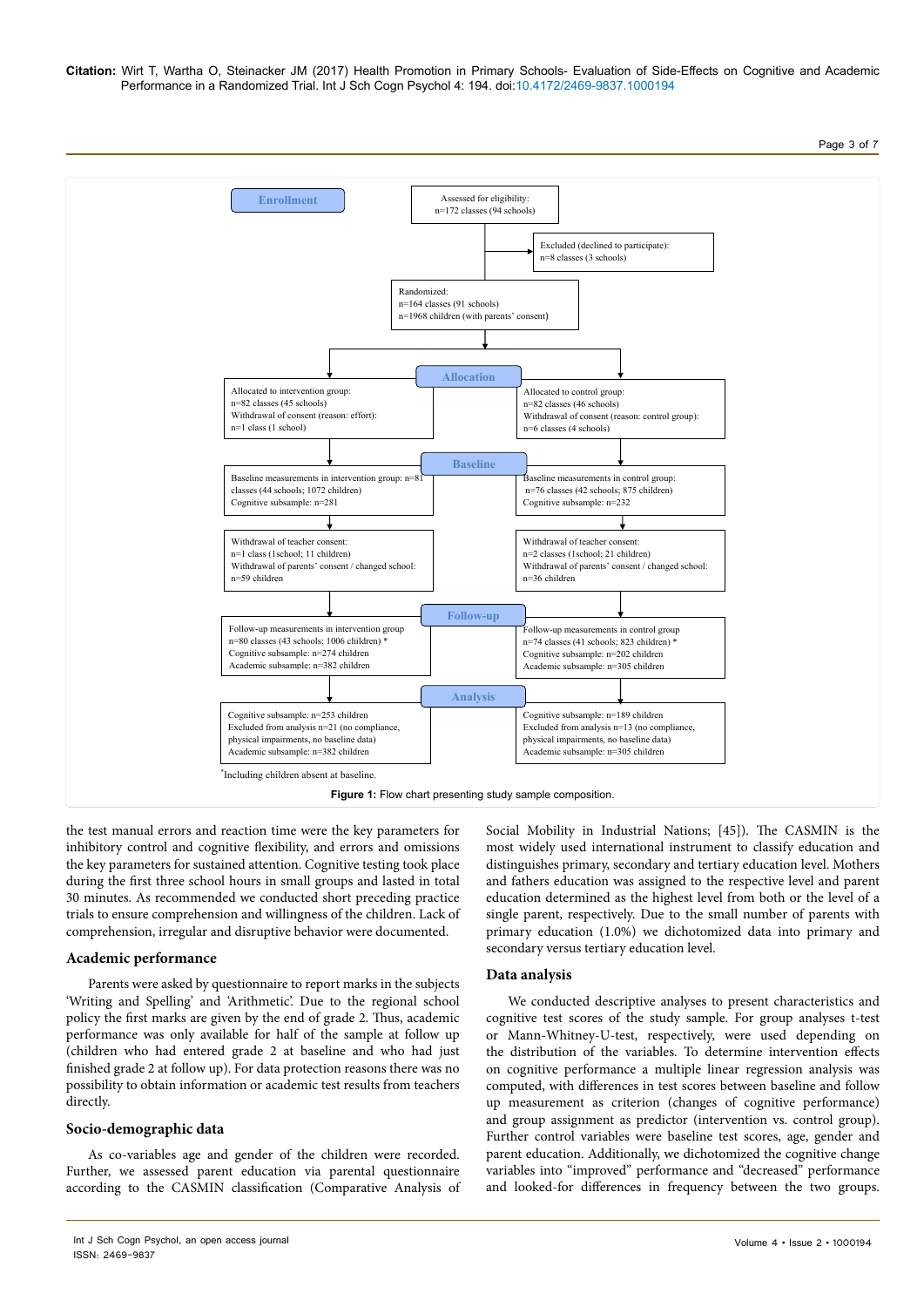Page 4 of 7

| <b>Variables</b>                                     | <b>Total Sample</b><br>$n = 442$ | <b>Boys</b><br>$n = 215$ | Girls<br>$n = 227$         | Overweight<br>$n=32$ | Non-overweight<br>$n = 408$ | Intervention<br>Group<br>$n = 215$ | <b>Control Group</b><br>$n = 227$ |
|------------------------------------------------------|----------------------------------|--------------------------|----------------------------|----------------------|-----------------------------|------------------------------------|-----------------------------------|
|                                                      |                                  |                          |                            |                      |                             |                                    |                                   |
| Number of errors (m <sup>a</sup> . sd <sup>b</sup> ) | $5.22 \pm 3.26$                  | $5.90 \pm 3.22$          | $4.59 \pm 3.17$            | $6.47 \pm 3.88$      | $5.21 \pm 3.19$             | $5.33 \pm 3.37$                    | $5.23 \pm 3.09$                   |
| Reaction time in ms <sup>c</sup> (m. sd)             | $511.05 \pm 73.66$               | $498.25 \pm 74.23$       | $523.03 \pm$<br>71.24      | $489.30 \pm 65.65$   | $513.23 \pm 74.70$          | $516.70 \pm 74.95$                 | $504.54 \pm 72.60$                |
|                                                      |                                  |                          | <b>Flexibility</b>         |                      |                             |                                    |                                   |
| Number of errors (m. sd)                             | $6.28 \pm 3.74$                  | $7.02 \pm 3.71$          | $5.62 \pm 3.66$            | $6.64 \pm 3.58$      | $6.39 \pm 3.77$             | $6.36 \pm 3.81$                    | $6.41 \pm 3.70$                   |
| Reaction time in ms (m. sd)                          | $1274.74 \pm$<br>313.61          | $1292.57 \pm$<br>318.45  | 1258.66 $\pm$<br>309.10    | 1239.86 ± 288.66     | 1273.80 ± 313.50            | 1283.62 ± 310.82                   | $1258.43 \pm 313.43$              |
|                                                      |                                  |                          | <b>Sustained attention</b> |                      |                             |                                    |                                   |
| Number of errors (m. sd)                             | $15.37 \pm 16.03$                | $18.26 \pm 17.80$        | $12.63 \pm 13.65$          | $19.33 \pm 19.56$    | $15.20 \pm 15.94$           | $15.86 \pm 17.12$                  | $15.30 \pm 15.53$                 |
| Number of omissions (m. sd)                          | $13.91 \pm 8.06$                 | $14.24 \pm 7.94$         | $13.59 \pm 8.17$           | $12.57 \pm 6.44$     | $14.07 \pm 8.16$            | $14.51 \pm 8.34$                   | $13.12 \pm 7.59$                  |
|                                                      | $n = 687$                        | $n = 340$                | $n = 347$                  | $n = 64$             | $n = 608$                   | $n = 382$                          | $n = 305$                         |
|                                                      |                                  |                          | School marks <sup>d</sup>  |                      |                             |                                    |                                   |
| Arithmetic's (mdn <sup>e</sup> . sd)                 | $2.00 \pm 0.76$                  | $2.00 \pm 0.71$          | $2.00 \pm 0.807$           | $2.00 \pm 0.75$      | $2.00 \pm 0.75$             | $2.00 \pm 0.78$                    | $2.00 \pm 0.73$                   |
| Writing and Spelling (mdn. sd)                       | $2.00 \pm 0.77$                  | $2.00 \pm 0.76$          | $2.00 \pm 0.76$            | $2.00 \pm 0.87$      | $2.00 \pm 0.75$             | $2.00 \pm 0.75$                    | $2.00 \pm 0.79$                   |
|                                                      | $n = 1736$                       | $n = 887$                | $n = 849$                  | $n = 165$            | $n = 1570$                  | $n = 953$                          | $n = 782$                         |
| BMI percentile (m. sd)                               | $48.53 \pm 27.67$                | $48.16 \pm 27.57$        | $48.91 \pm 27.79$          | $95.57 \pm 3.30$     | $43.58 \pm 24.25$           | $48.12 \pm 27.49$                  | $48.86 \pm 27.84$                 |
| Overweight (n (%))                                   | 165 (9.50)                       | 60 (8.40)                | 59 (8.30)                  |                      |                             | 95 (10.00)                         | 70 (9.00)                         |
|                                                      | $n = 1494$                       | $n = 745$                | $n = 749$                  | $n = 124$            | $n = 1334$                  | $n = 814$                          | $n = 680$                         |
| Age (m. sd)                                          | $7.06 \pm 0.62$                  | $7.07 \pm 0.62$          | $7.06 \pm 0.62$            | $7.21 \pm 124$       | $7.05 \pm 1334$             | $7.06 \pm 0.62$                    | $7.06 \pm 0.62$                   |
| Male gender (n (%))                                  | 745 (49.90)                      |                          |                            | 62 (50.00)           | 667 (50.00)                 | 400 (49.1)                         | 345 (50.7)                        |
| Parental education (n (%))                           | 477 (33.50)                      | 240 (33.70)              | 237 (33.30)                | 27 (22.90)           | 438 (34.40)                 | 269 (34.6)                         | 208 (32.1)                        |

**Table 1:** Baseline values in the total sample and separated by gender. weight group and study group.

Intervention effects on academic performance were analyzed using Mann-Whitney-U-Test but without baseline control. Finally, t-test or Fisher's exact test were used for missing analysis. All statistical analyses were carried out using SPSS 19 and statistical significance was set at  $α=0.05$ .

## **Results**

## **Descriptive characteristics**

Children's cognitive performance and socio-demographic characteristics at baseline and academic performance at follow up are represented in Table 1. Boys and girls differed significantly in inhibitory control (number of errors: *U=*16.886; *p*=.000; reaction time: *t* (422)=- 3.62; *p*=0.000), flexibility (number of errors: *U*=15.292; *p=*.000), sustained attention (number of errors: *U*=16.235; *p*=0.000), arithmetic's (*U*=64.476; *p*=0.024) and Writing and Spelling (*U*=50.395; *p*=0.000). Overweight and non-overweight children did not differ significantly in cognitive or academic performance but in age (*t* (142.60)=-2.67; *p*=0.008), BMI percentiles (*t* (1673.07)=78.31; *p*=0.000) and parent education (*p*=.011). There were no differences in baseline characteristics between the intervention and control group.

## **Effects on cognitive performance**

After one year of intervention inhibitory control performance improved in the intervention group (mean decreased number of errors: 1.7; mean decreased reaction time: 32.2 ms) as well as in the control group (mean decreased number of errors: 2.1; mean decreased reaction time: 28.2 ms). Similarly, cognitive flexibility improved in the intervention group (mean decreased number of errors: 2.4; mean decreased reaction time: 180.9 ms) and in the control group (mean decreased number of errors: 3.0; mean decreased reaction time: 200.4 ms). Furthermore, sustained attention improved in the intervention group (mean decreased number of errors: 7.2; mean decreased number of omissions: 5.0) and in the control group (mean decreased number

of errors: 6.6; mean decreased number of omissions: 5.1). Regression analysis on changes in cognitive test scores revealed no significant difference between intervention and control group on any variable (Table 2), thus both groups showed equivalent changes. Significant predictors for cognitive changes were baseline scores and age in all test scores, and gender and parental education in cognitive flexibility.

Looking at the number of children improving and worsening during the academic year, however, we found a significant difference between control and intervention group in Cognitive Flexibility (number of errors): n=66 (31.3%) of children in the intervention group performed better after one academic year, n=145 (68.7%) performed worse. In the control group n=37 (21.6%) improved after one year, n=134 (78.4%) worsened. This difference was significant and remained significant when controlling for covariates (age, gender, parental education, baseline values) (OR=1.99 [CI=1.08; 3.68]; p<0.05).

#### **Effects on academic performance**

Mann-Whitney-U-Test resulted in no differences in academic performance between the intervention and control group (Writing and spelling: *U*=57.192, *p*=.650; Arithmetic: *U*=60.232, *p*=0.456). Average mark at follow up was in both groups *Mdn*=2.0 in Writing and Spelling (intervention group *sd*=0.79, control group *sd*=0.75) and *Mdn*=2.0 in Arithmetic (intervention group *sd*=0.73, control group *sd*=0.78). Subgroup analyses based on weight status revealed the same results.

#### **Missing analysis**

Children of the cognitive subsample  $(n=442)$  did not differ from children of the total study population in terms of age, sex, parental education, and BMI percentiles. There was a significant difference in weight group: Less children in the cognitive subsample were overweight or obese compared to the total sample (7.3%; p=0.029). Similarly, the academic subsample (*n*=687) did not differ from the total study sample in terms of sex, parental education, weight group and BMI percentiles.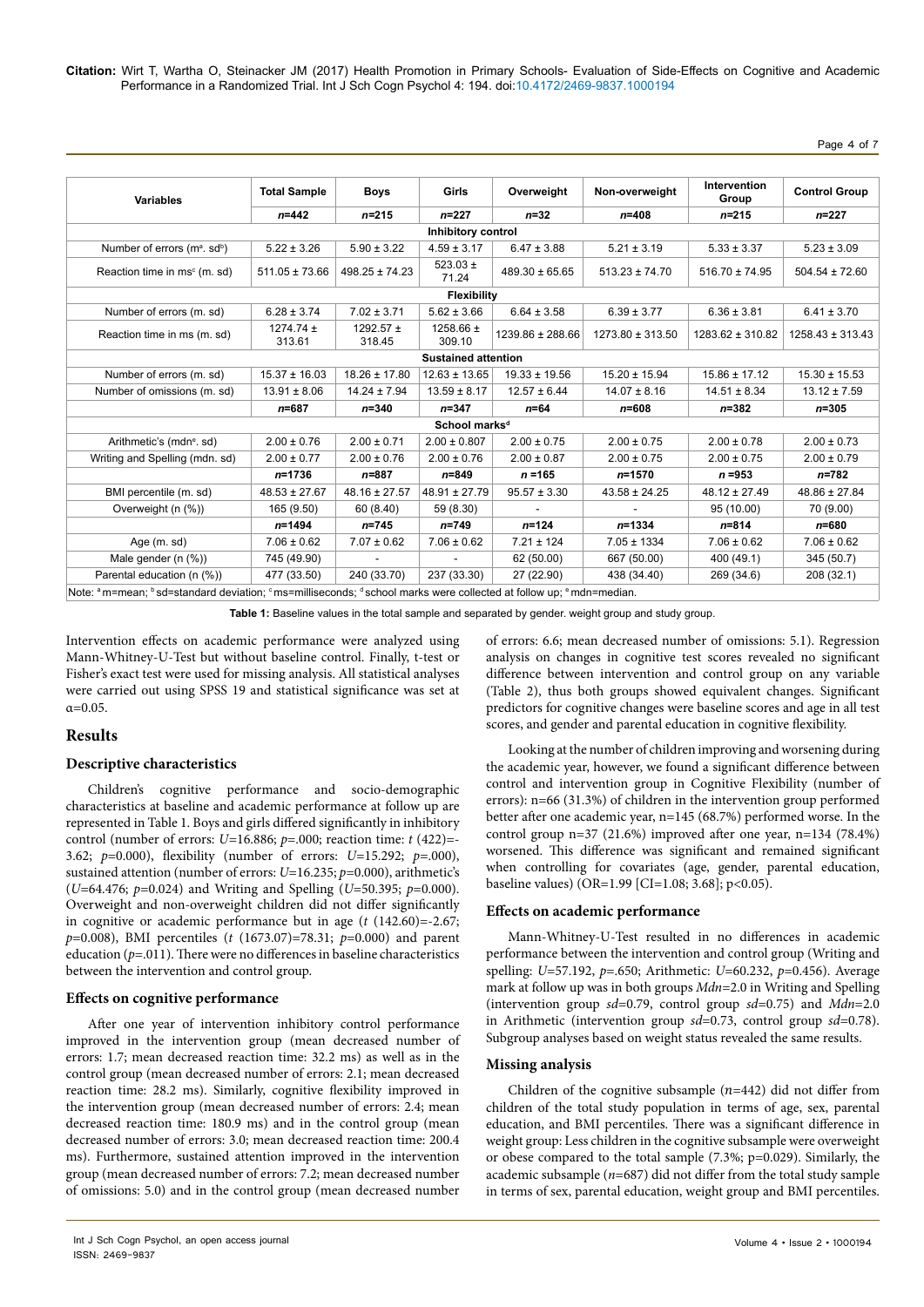**Citation:** Wirt T, Wartha O, Steinacker JM (2017) Health Promotion in Primary Schools- Evaluation of Side-Effects on Cognitive and Academic Performance in a Randomized Trial. Int J Sch Cogn Psychol 4: 194. doi:10.4172/2469-9837.1000194

Page 5 of 7

| <b>Predictors</b> |                     | Inhibitory control (n=366) |                  | Cognitive flexibility (n=341) | Sustained attention (n=356) |                     |
|-------------------|---------------------|----------------------------|------------------|-------------------------------|-----------------------------|---------------------|
|                   | Diff E <sup>a</sup> | Diff RT <sup>b</sup>       | Diff E           | Diff RT                       | Diff E                      | Diff O <sup>c</sup> |
|                   | $R^d$               | в                          | в                | В                             | в                           | В                   |
|                   | 95% Cl <sup>e</sup> | 95% CI                     | 95% CI           | 95% CI                        | 95% CI                      | 95% CI              |
| Study group       | 0.51                | $-0.87$                    | 0.41             | 46.03                         | 0.97                        | 0.5                 |
|                   | $(-0.01; 1.03)$     | $(-11.10; 10.26)$          | $(-0.18; 1.01)$  | $(-1.67; 93.72)$              | $(-0.86; 2.80)$             | $(-0.80; 1.79)$     |
| Baseline values   | $-0.72***$          | $-0.53***$                 | $-0.67***$       | $-0.67***$                    | $-0.82***$                  | $-0.58***$          |
|                   | $(-0.80; -0.64)$    | $(-0.61; -0.46)$           | $(-0.75; -0.59)$ | $(-0.75; -0.60)$              | $(-0.88; -0.76)$            | $(-0.66; -0.50)$    |
| Age               | $-0.56**$           | $-10.35*$                  | $-0.75***$       | $-37.88*$                     | $-2.93***$                  | $-1.56$             |
|                   | $(-0.96; -0.16)$    | $(-19.34; -1.36)$          | $(-1.22; -0.28)$ | $(-75.45; -0.31)$             | $(-4.38; -1.48)$            | $(-2.60; -0.52)$    |
| Gender            | $-0.45$             | 3.35                       | $-0.59*$         | $-16.84$                      | $-1.24$                     | 0.37                |
|                   | $(-0.94; 0.05)$     | $(-7.32; 14.02)$           | $(-1.17; -0.02)$ | $(-62.33; 28.64)$             | $(-3.00; 0.52)$             | $(-0.85; 1.59)$     |
| Parent education  | $-0.29$             | 2.36                       | $-0.62*$         | 5.17                          | $-0.38$                     | $-0.29$             |
|                   | $(-0.80; 0.23)$     | $(-8.87; 13.56)$           | $(-1.21; -0.03)$ | $(-42.56; 52.89)$             | $(-2.21; 1.46)$             | $(-1.60; 1.02)$     |
| $R^2$             | 0.48                | 0.36                       | 0.47             | 0.5                           | 0.7                         | 0.38                |
| F                 | 66.55***            | 40.04***                   | 58.56***         | 65.77***                      | 162.56***                   | 43.55***            |

**Table 2:** Multiple linear regression analysis on changes in cognitive performance between baseline and follow up.

There was a significant difference in age (*t* (1895.77)=32.10; *p*=.000) due to the fact that school performance was only measured in second grade.

## **Discussion**

Investigating effects of a school based health promotion program on cognitive outcomes in a sample of German primary school children we found no significant differences neither positive nor negative between intervention and control group. In one task (cognitive flexibility) the number of children who improved was significantly higher in the intervention group. Looking at indices of academic performance (school marks at follow up) the intervention and control group did not differ as well. Although research literature on this topic is quite rare, the findings are in line with one recent review from Murray et al. [18] who analyzed the impact of school health programs on academic achievement. They reported only one study with a strong evidence for a positive effect, however in a special group with asthmatic low-income children. Weak evidence exists for nutrition services such as school breakfast programs, health or mental health services. Murray and colleagues stated that studies evaluating physical activity interventions mostly find neither a positive nor a negative effect on academic achievement. Further reviews and meta-analyses concentrating only on physical activity programs concluded that there are indices of a positive impact on specific cognitive functions (executive functions) but findings on academic outcomes remain inconclusive, mainly due to methodological issues [21]. However, in no study a negative effect has been revealed yet [19-21]. Thus, children may benefit from health promotion programs in terms of developing a healthier lifestyle, avoiding excessive weight gain and morbidity and enjoying a higher health-related quality of life without negative side-effects such as cognitive or academic disadvantages.

The lack of significant positive results might be due to the short study duration: The intervention took one academic year, assessments were before and after the intervention. To result in positive cognitive or academic changes, the health contents must first reach the children, change their attitudes and behavior, lead to an improved health status and to physiological changes. Thus, such a chain reaction takes probably more time than one academic year. Moreover, a more intensive intervention or specific components are presumably necessary. Recent literature on the association between physical activity and cognition

suggests that especially endurance exercises or cognitive-demanding activities are quite promising [26-28]. The integration of additional physical education or afterschool training in school-based health promotion is one possibility. However, the program "Join the Healthy Boat" was developed to reach regular classroom teachers and to be feasible without any special sports background. Objective was to be integrated in children's daily life and to be sustainable over a long period of time without additional financial or personnel resources. Integrating certain elements in the regular physical education that were found to be associated with cognitive improvements can be a cost-effective compromise. For this reason, our research group is developing new additional materials and teacher trainings based on current research [26,46,47]. Regarding breakfast or drinking habits, standardized school policies such as regular water drinking or healthy school breakfast may have an additional influence and should play a bigger role in such programs [18,48].

## **Limitations**

Results should be interpreted in light of study limitations. First, the analysis was based on a field study in the school setting what rose external validity on the on hand, but, on the other hand, made it difficult to control the implementation of the intervention in detail (internal validity). Intensive process evaluation, however, was conducted and showed high satisfaction with materials and trainings [34].

Second, due to the voluntary participation there might have been a selection bias as eventually more interested and motivated teachers and parents participated in the study. The sample consisted of more children with higher parental education than found in the population (23.9%) tertiary parent education in German school children are reported officially [49]. However, we controlled for education level in regression analyses. Concerning the subsamples, missing analyses revealed that there was no difference to the total sample in important variables besides overweight status and age.

Third, the effect on school performance was measured indirectly via parental report. Future studies focusing on academic effects should use objective standardized academic tests. As school performance was not a primary outcome of the intervention and time was limited on the assessment days, and as teachers were not allowed to report marks, we had decided to use the parental questionnaire.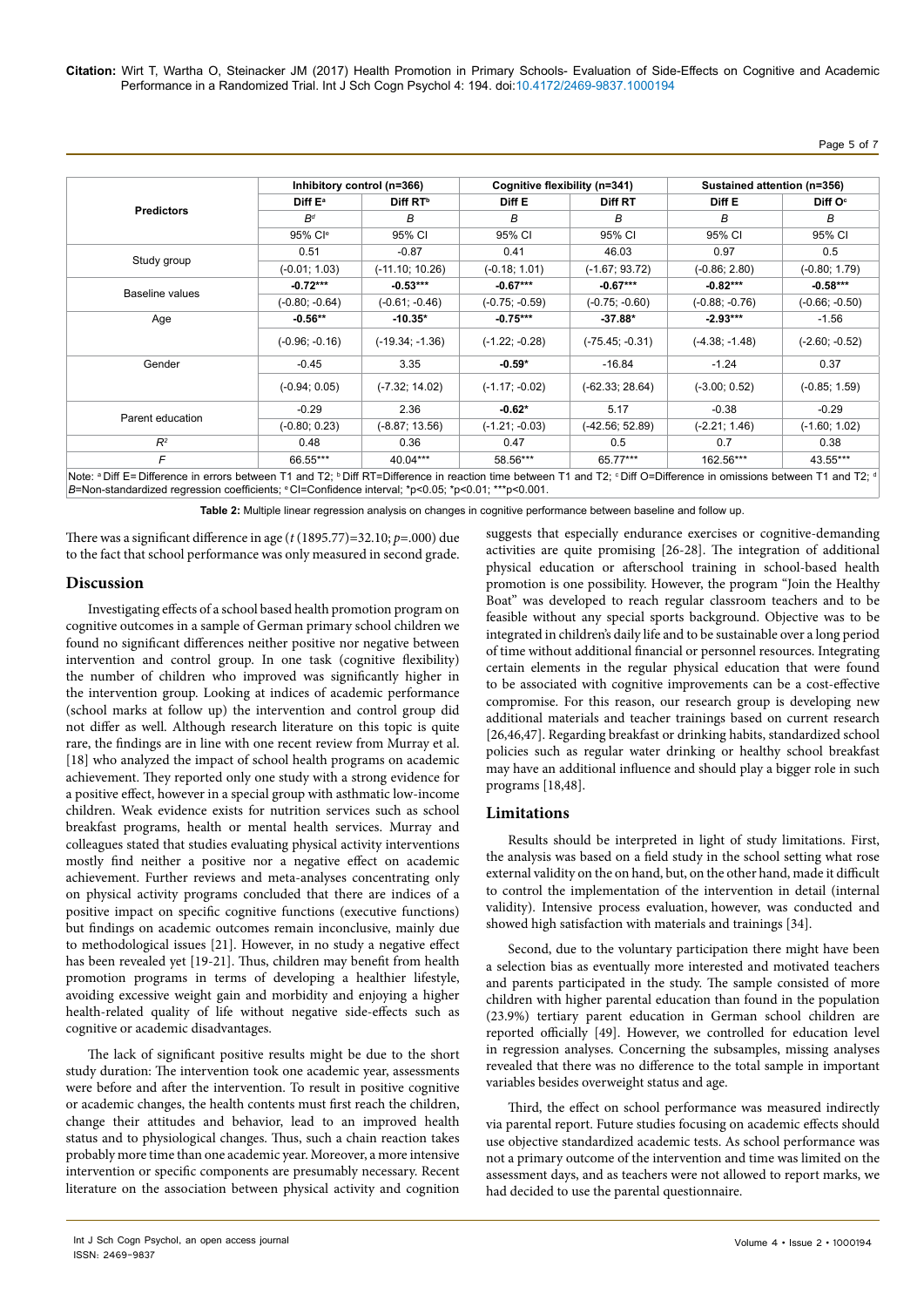Page 6 of 7

Strengths of the study were the randomized control study design, the large sample size and the objective cognitive assessment focusing on three highly relevant abilities. Furthermore, the intervention was theory-based, targeted important and malleable health behaviors and was highly accepted by teachers [34]. We conducted intensive written process-evaluation and were constantly available for teachers.

#### **Conclusion**

A one year school based lifestyle intervention focusing on physical activity, nutrition and screen media consumption did not affect cognitive and academic performance of children- neither in a positive nor negative way. School based health promotion provides a great opportunity to reach a high number of children at an important age by their natural caregivers to build up the basis for a healthy life, to prevent certain health risks, and to keep intervention costs to a feasible level. To obtain positive cognitive changes a longer observation duration and a higher intensity, for example additional physical education, the integration of short but more cognitive-demanding exercises, more focus on regular water drinking and regular breakfast during the school day, are necessary. Currently, teachers can be encouraged to invest in health promotion as there are no cognitive or academic disadvantages for participating school classes.

#### **Acknowledgements**

The Baden-Württemberg Study and the health promotion program "Komm mit in das gesunde Boot – Grundschule" were financed by the Baden-Württemberg foundation. The Baden-Württemberg foundation had no influence on the content or submission of the manuscript, the study design, collection, analysis or interpretation of data. The authors would like to thank all members of the research group for their input: the Division of Sports and Rehabilitation Medicine, Ulm University Medical Centre, the Institute of Epidemiology and Medical Biometry, Ulm University, the Institute of Psychology and Pedagogy, Ulm University: Susanne Brandstetter, Ileana Briegel, Jens Dreyhaupt, Nanette Erkelenz, Eva-Maria Friedemann, Eleana Georgiou, Sabrina Heinrich, Dorothea Kesztyüs, Sarah Kettner, Benjamin Koch, Susanne Kobel, Christine Lä̈mmle, Stephanie Mosler, Rainer Muche, Olga Pollatos, Anja Schreiber, Meike Traub, Eva Vorwieger. Further, the authors would like to thank all assistants who were involved in the performance of measurements as well as all teachers and families for their participation.

#### **Declaration of Conflicting Interests**

The authors declare that there is no conflict of interest.

#### **References**

- 1. [Ebbeling CB, Pawlak DB, Ludwig DS \(2002\) Childhood obesity: Public-health](http://dx.doi.org/10.1016/S0140-6736(02)09678-2) [crisis, common sense cure. The Lancet 360: 473-482.](http://dx.doi.org/10.1016/S0140-6736(02)09678-2)
- 2. [Lobstein T, Baur L, Uauy R \(2004\) Obesity in children and young people: A](https://doi.org/10.1111/j.1467-789X.2004.00133.x) [crisis in public health. Obesity Reviews 5: 4-85.](https://doi.org/10.1111/j.1467-789X.2004.00133.x)
- 3. [Reilly JJ, Methven E, McDowell ZC, Hacking B, Alexander D, et al. \(2003\)](http://dx.doi.org/10.1136/adc.88.9.748) [Health consequences of obesity. Arch Dis Child 88: 748-752.](http://dx.doi.org/10.1136/adc.88.9.748)
- 4. [Schwimmer JB, Burwinkle TM, Varni JW \(2003\) Health related quality of life of](https://doi.org/10.1001/jama.289.14.1813) [severely obese children and adolescents. JAMA 289: 1813-1819](https://doi.org/10.1001/jama.289.14.1813).
- 5. [Knoll KP, Hauner H \(2008\) Kosten der Adipositas in der Bundesrepublik](https://haemo.schattauer.de/en/contents/archive/issue/special/manuscript/10791.html) [Deutschland - Eine aktuelle Krankheitskostenstudie \[A health-economic](https://haemo.schattauer.de/en/contents/archive/issue/special/manuscript/10791.html) [analysis of the total cost burden caused by obesity and the diseases associated](https://haemo.schattauer.de/en/contents/archive/issue/special/manuscript/10791.html) [with obesity in the Federal Republic of Germany\]. Adipositas - Ursachen,](https://haemo.schattauer.de/en/contents/archive/issue/special/manuscript/10791.html) [Folgeerkrankungen, Therapie 2: 204-210.](https://haemo.schattauer.de/en/contents/archive/issue/special/manuscript/10791.html)
- 6. World Health Organization (2015) Obesity and overweight. Fact sheet No. 311. Available at: http:\\www.who.int/mediacentre/factsheets/fs311/en/ (accessed 08 September 2015).
- 7. World Obesity Federation (2014) Prevalence % overweight and obesity by WHO region by gender and age (using IOTF international cut off points). Available at: http://www.worldobesity.org/resources/obesity-data-repository/ resources/tables/ (accessed 08 September 2015).
- 8. [Galani C, Schneider H \(2007\) Prevention and treatment of obesity with lifestyle](http://dx.doi.org/10.1007/s00038-007-7015-8) [interventions: review and meta-analysis.](http://dx.doi.org/10.1007/s00038-007-7015-8) Int J Public Health 52: 348-359.
- 9. [Oude Luttikhuis H, Baur L, Jansen H, Shrewsbury VA, et al. \(2009\) Interventions](https://doi.org/10.1002/14651858.CD001872.pub2)  [for treating obesity in children. Cochrane Database Syst Rev 1. Art. No.:](https://doi.org/10.1002/14651858.CD001872.pub2)  [CD001872.](https://doi.org/10.1002/14651858.CD001872.pub2)
- 10. [Wilfley DE, Tibbs LT, Van Buren DJ, Reach KP, Walker MS et al. \(2007\) Lifestyle](https://doi.org/10.1037/0278-6133.26.5.521)  [interventions in the treatment of childhood overweight: A meta-analytic review](https://doi.org/10.1037/0278-6133.26.5.521)  [of randomized controlled trials. Health Psychol 26\(5\): 521-532](https://doi.org/10.1037/0278-6133.26.5.521).
- 11. [Waters E, De Silva-Sanigorski A, Burford BJ, Brown T, Campbell KJ, et al.](https://doi.org/10.1002/14651858.CD001871.pub3)  [\(2011\) Interventions for preventing obesity in children. Cochrane Database](https://doi.org/10.1002/14651858.CD001871.pub3)  [Syst Rev 12. Art. No.: CD001871.](https://doi.org/10.1002/14651858.CD001871.pub3)
- 12. [De Bourdeaudhuij I, Van Cauwenberghe E, Spittaels H, Oppert JM, Rostami C,](http://dx.doi.org/10.1111/j.1467-789X.2009.00711.x)  [et al. \(2011\) School-based interventions promoting both physical activity and](http://dx.doi.org/10.1111/j.1467-789X.2009.00711.x)  [healthy eating in Europe: A systematic review within the HOPE Project. Obes](http://dx.doi.org/10.1111/j.1467-789X.2009.00711.x)  [Rev 12: 205-216](http://dx.doi.org/10.1111/j.1467-789X.2009.00711.x).
- 13. [Doak CM, Visscher TLS, Renders CM, Seidell JC \(2006\) The prevention of](http://dx.doi.org/10.1111/j.1467-789X.2006.00234.x)  [overweight and obesity in children and adolescents: A review of interventions](http://dx.doi.org/10.1111/j.1467-789X.2006.00234.x)  [and programmes. Obes Rev 7: 111-136.](http://dx.doi.org/10.1111/j.1467-789X.2006.00234.x)
- 14. [Gonzalez-Suarez C, Worley A, Grimmer-Somers K, Dones V \(2009\) School](http://www.sciencedirect.com/science/article/pii/S074937970900525X)[based interventions on childhood obesity. A meta-analysis. Am J Prev Med 37:](http://www.sciencedirect.com/science/article/pii/S074937970900525X)  [418-427.](http://www.sciencedirect.com/science/article/pii/S074937970900525X)
- 15. [Katz DL, O'Connell M, Njike VY, Yeh MC, Nawaz H \(2008\) Strategies for the](http://dx.doi.org/10.1038/ijo.2008.158)  [prevention and control of obesity in the school setting: A systematic review and](http://dx.doi.org/10.1038/ijo.2008.158)  meta-analysis. [Int J Obes 32: 1780-1789.](http://dx.doi.org/10.1038/ijo.2008.158)
- 16. [Kropski JA, Keckley PH, Jensen GL \(2008\) School-based obesity prevention](https://doi.org/10.1038/oby.2008.29)  [programs: An evidence-based review. Obesity 16: 1009-1018.](https://doi.org/10.1038/oby.2008.29)
- 17. [Khambalia AZ, Dickinson S, Hardy LL, Gill T, Baur LA \(2012\) A synthesis of](https://doi.org/10.1111/j.1467-789X.2011.00947.x)  [existing systematic reviews and meta-analyses of school-based behavioural](https://doi.org/10.1111/j.1467-789X.2011.00947.x)  [interventions for controlling and preventing obesity. Obes Rev 13: 214-233](https://doi.org/10.1111/j.1467-789X.2011.00947.x).
- 18. [Murray NG, Low BJ, Hollis C, Cross AW, Davis SM \(2007\) Coordinated school](https://doi.org/10.1111/j.1746-1561.2007.00238.x)  [health programs and academic achievement: A systematic review of the](https://doi.org/10.1111/j.1746-1561.2007.00238.x)  [literature. J Sch Health 77: 589-600.](https://doi.org/10.1111/j.1746-1561.2007.00238.x)
- 19. [Sallis JF, McKenzie TL, Kolody B, Lewis M, Marshall S, et al. \(1999\) Effects of](https://doi.org/10.1080/02701367.1999.10608030)  [health-related physical education on academic achievement: SPARK. Res Q](https://doi.org/10.1080/02701367.1999.10608030)  [Exerc Sport 70: 127-134](https://doi.org/10.1080/02701367.1999.10608030).
- 20. [Sibley BA, Etnier JL \(2003\) The relationship between physical activity and](https://doi.org/10.1123/pes.15.3.243)  [cognition in children: A meta-analysis. Pediatric Exercise Science 15: 243-256.](https://doi.org/10.1123/pes.15.3.243)
- 21. [Tomporowski PD, Davis CL, Miller PH, Naglieri JA \(2008\) Exercise and](http://dx.doi.org/10.1007/s10648-007-9057-0)  [children's intelligence, cognition, and academic achievement. Educ Psychol](http://dx.doi.org/10.1007/s10648-007-9057-0)  [Rev 20: 111-131.](http://dx.doi.org/10.1007/s10648-007-9057-0)
- 22. [Davis CL, Tomporowski PD, McDowell JE, Austin BP, et al. \(2011\) Exercise](http://psycnet.apa.org/doi/10.1037/a0021766)  [improves executive function and achievement and alters brain activation in](http://psycnet.apa.org/doi/10.1037/a0021766)  [overweight children: A randomized, controlled trial. Health Psychol 30: 91-98.](http://psycnet.apa.org/doi/10.1037/a0021766)
- 23. [Ells LJ, Hillier FC, Shucksmith J, Crawley H, Harbige L, et al. \(2008\) A](https://doi.org/10.1017/S0007114508957998)  [systematic review of the effect of dietary exposure that could be achieved](https://doi.org/10.1017/S0007114508957998)  [through normal dietary intake on learning and performance of school-aged](https://doi.org/10.1017/S0007114508957998)  [children of relevance to UK schools. Br J Nutr 100: 927-936.](https://doi.org/10.1017/S0007114508957998)
- 24. [Rampersaud GC, Pereira MA, Girard BL, Adams J, Metzl JD \(2005\) Breakfast](https://doi.org/10.1016/j.jada.2005.02.007)  [habits, nutritional status, body weight, and academic performance in children](https://doi.org/10.1016/j.jada.2005.02.007)  [and adolescents. J Am Diet Assoc 105: 743-760](https://doi.org/10.1016/j.jada.2005.02.007).
- 25. [Bar-David Y, Urkin' J, Kozimsky E \(2005\) The effect of voluntary dehydration on](http://onlinelibrary.wiley.com/doi/10.1080/08035250500254670/full)  [cognitive functions of elementary school children. Acta Paediatrica 94: 1667-](http://onlinelibrary.wiley.com/doi/10.1080/08035250500254670/full) [1673.](http://onlinelibrary.wiley.com/doi/10.1080/08035250500254670/full)
- 26. [Best JR \(2010\) Effects of physical activity on children's executive function:](http://dx.doi.org/10.1016/j.dr.2010.08.001)  [Contributions of experimental research on aerobic exercise. Developmental](http://dx.doi.org/10.1016/j.dr.2010.08.001)  [Review 30: 331-351.](http://dx.doi.org/10.1016/j.dr.2010.08.001)
- 27. [Chaddock L, Erickson KI, Prakash RS, Kim JS, Voss MW, et al. \(2010\)](https://doi.org/10.1016/j.brainres.2010.08.049)  [A neuroimaging investigation of the association between aerobic fitness,](https://doi.org/10.1016/j.brainres.2010.08.049)  [hippocampal volume, and memory performance in preadolescent children.](https://doi.org/10.1016/j.brainres.2010.08.049) [Brain Res 1358: 172-183.](https://doi.org/10.1016/j.brainres.2010.08.049)
- 28. [Haapala EA \(2013\) Cardiorespiratory fitness and motor skills in relation to](https://doi.org/10.2478/hukin-2013-0006)  [cognition and academic performance in children – A review. J Hum Kinet 36:](https://doi.org/10.2478/hukin-2013-0006)  [55-68](https://doi.org/10.2478/hukin-2013-0006).
- 29. [D'Anci KE, Constant F, Rosenberg IH \(2006\) Hydration and cognitive function](https://doi.org/10.1111/j.1753-4887.2006.tb00176.x)  in children. Nutr Rev 64: 457-464
- 30. [Christakis DA, Zimmerman FJ, DiGiuseppe DL, McCarty CA \(2004\) Early](http://pediatrics.aappublications.org/content/113/4/708)